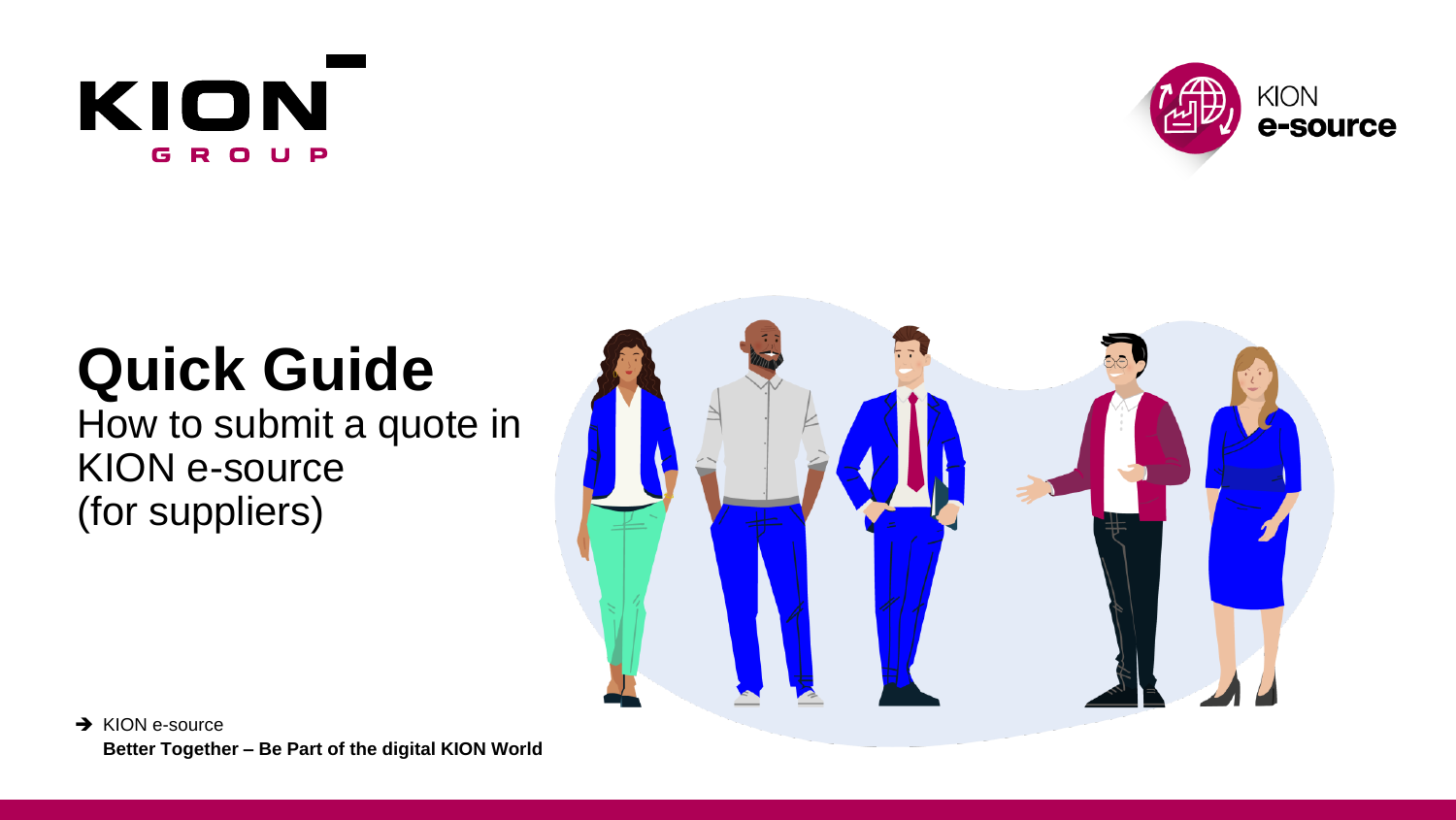# **KION e-source**



# **How to submit a quote in KION e-source**



Go to the event in KION e-source by clicking on the event link in the invitation or…

| Dear Ms.<br>You have been invited to quote in the RFQ MW22010405 (MW22010405).<br>The RFQ starts 02/03/2022 00:00 and ends 02/22/2022 00:00.<br>All dates and times quoted are Central European Time.<br>All the relevant information is available in the KION e-source - please enter your username and<br>password to log in.<br>Direct link to the event MW22010405<br>Kind regards,<br>KION GROUP AG<br>Thea-Rasche-Straße 8, 60549 Frankfurt am Main |
|-----------------------------------------------------------------------------------------------------------------------------------------------------------------------------------------------------------------------------------------------------------------------------------------------------------------------------------------------------------------------------------------------------------------------------------------------------------|
|                                                                                                                                                                                                                                                                                                                                                                                                                                                           |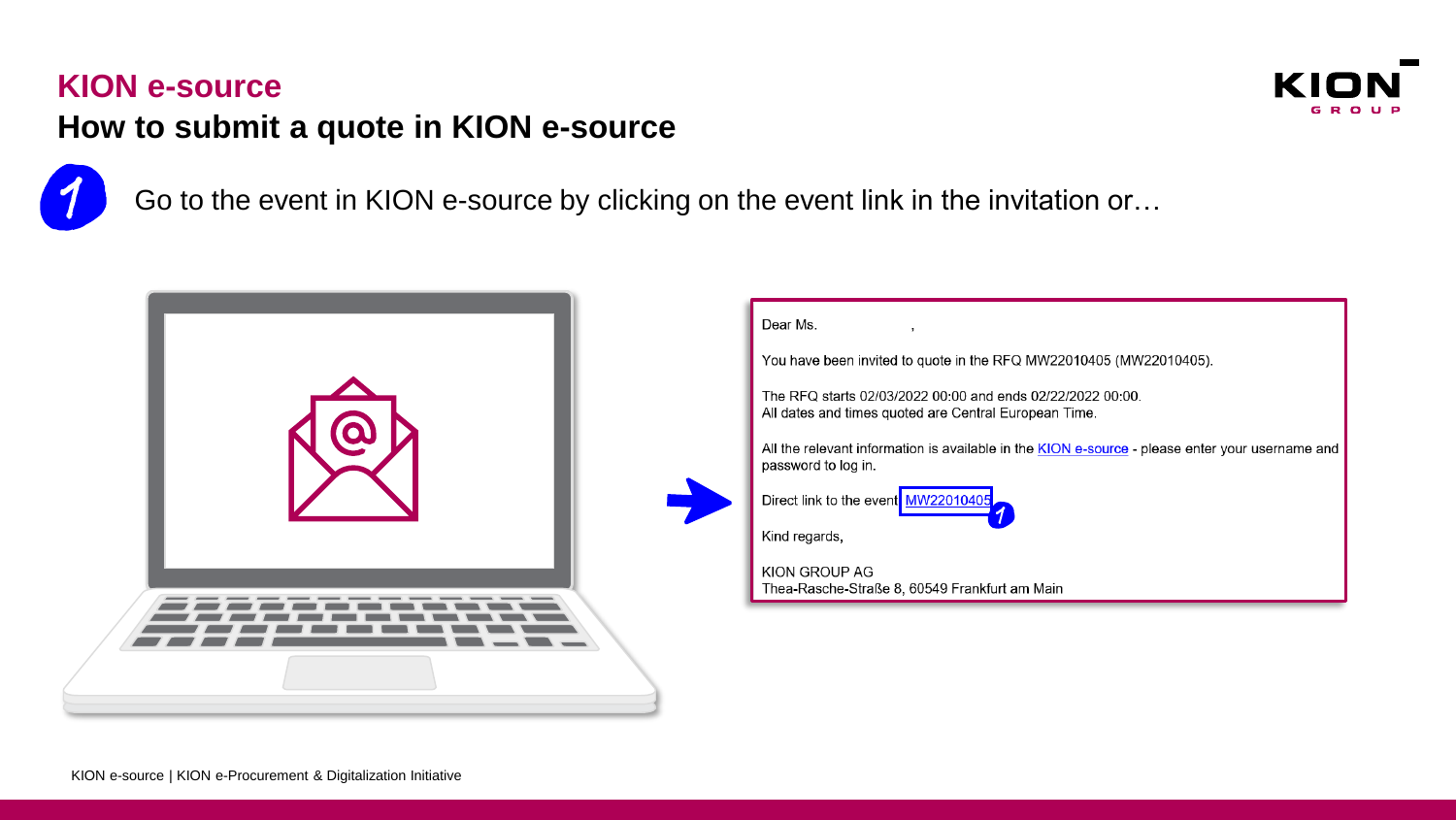

... find link to the event on your home screen under "Current events".

| Dashboard for Suppliers                                                                                                                                                                   |  |
|-------------------------------------------------------------------------------------------------------------------------------------------------------------------------------------------|--|
| Current events <mark>,</mark>                                                                                                                                                             |  |
| 1. MW21112603: MW21112603<br>Dec 31, 2021 11:00 PM - Feb 26, 2022 12:00 AM<br>Round:<br>Entry:<br>0/1<br>[0%] Quotes last round: 0<br>Quotes all rounds: 0<br>Number of current events: 1 |  |
| Number of results displayed: 20<br>Last update: Feb 9, 2022 12:06:23 PM                                                                                                                   |  |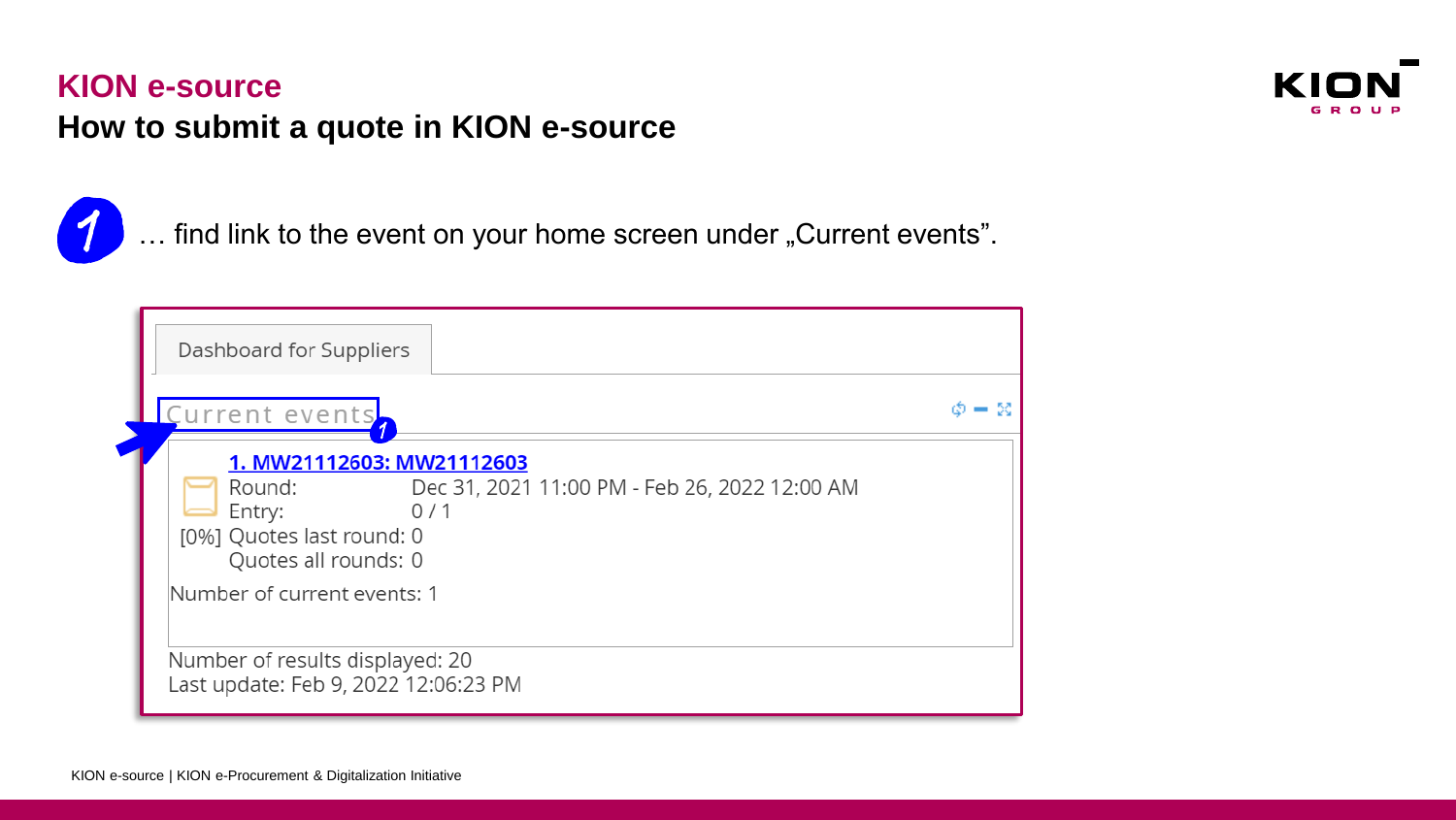



The corresponding event overview appears.

Scroll down the page to view all event infomation.

In the **"Documents**" tab you can<sup>"</sup> view and download any documents provided by Procurement.

| <b>IVIVYZ I I LZOUS</b><br><b>Main sheet</b><br>Documents (0)<br>Supplier uploads (0) | RFQ version 1 (Active)<br>Company<br>Testsupplier | <b>Active / Online</b> |                                | System time: Feb 9, 2022 12:33:13 PM<br>Current round: Dec 31, 2021 11:00:00 PM<br>Feb 26, 2022 12:00:00 AM<br>All time specifications in: Europe/Berlin | • Specifications<br>This is a step-by-<br>step manual for |
|---------------------------------------------------------------------------------------|---------------------------------------------------|------------------------|--------------------------------|----------------------------------------------------------------------------------------------------------------------------------------------------------|-----------------------------------------------------------|
| <b>NDA</b><br>Messages<br>Chat                                                        | Event MW21112603 > Main sheet<br>Information      |                        |                                |                                                                                                                                                          | quoting in this<br>portal                                 |
| Activities<br>Quotes (0)                                                              | Name                                              | Currency               |                                |                                                                                                                                                          | . You may submit<br>your quote until Feb                  |
| Quote versions<br>* Place quote                                                       | MW21112603                                        | EUR                    |                                |                                                                                                                                                          | 26, 2022 12:00:00<br>AM (Europe/Berlin).                  |
| Sheet metal + SDS<br>Feedback                                                         | No.<br>MW21112603                                 | <b>Status</b>          | Deactivate quotation form      | 圖                                                                                                                                                        | . You may<br>download the<br>quotation sheet              |
| MW22010405                                                                            | zation                                            |                        | Active / Not archived / Online |                                                                                                                                                          | (incl. documents)                                         |
|                                                                                       | ITS.                                              | 111                    |                                |                                                                                                                                                          | Confirmation of<br>participation                          |
| Main sheet                                                                            |                                                   |                        |                                |                                                                                                                                                          | ▶ √ Quotation                                             |
| <b>Documents (0)</b>                                                                  | ture / sheet metals<br>$\overline{\mathcal{X}}$   | $\cdots$               |                                |                                                                                                                                                          | Complete                                                  |
| Supplier uploads (0)                                                                  |                                                   |                        |                                |                                                                                                                                                          |                                                           |
| <b>NDA</b>                                                                            |                                                   |                        |                                |                                                                                                                                                          | Quit<br>Create new quote                                  |
| <b>Messages</b>                                                                       |                                                   |                        |                                |                                                                                                                                                          |                                                           |
| Chat                                                                                  |                                                   |                        |                                |                                                                                                                                                          |                                                           |
| <b>Activities</b>                                                                     |                                                   |                        |                                |                                                                                                                                                          |                                                           |
| Quotes (1)                                                                            |                                                   |                        |                                |                                                                                                                                                          |                                                           |
| Quote versions                                                                        |                                                   |                        |                                |                                                                                                                                                          |                                                           |
| Place quote                                                                           |                                                   |                        |                                |                                                                                                                                                          |                                                           |
| Sheet Metal                                                                           |                                                   |                        |                                |                                                                                                                                                          |                                                           |
| Feedback                                                                              |                                                   |                        |                                |                                                                                                                                                          |                                                           |
|                                                                                       |                                                   |                        |                                |                                                                                                                                                          |                                                           |
|                                                                                       |                                                   |                        |                                |                                                                                                                                                          |                                                           |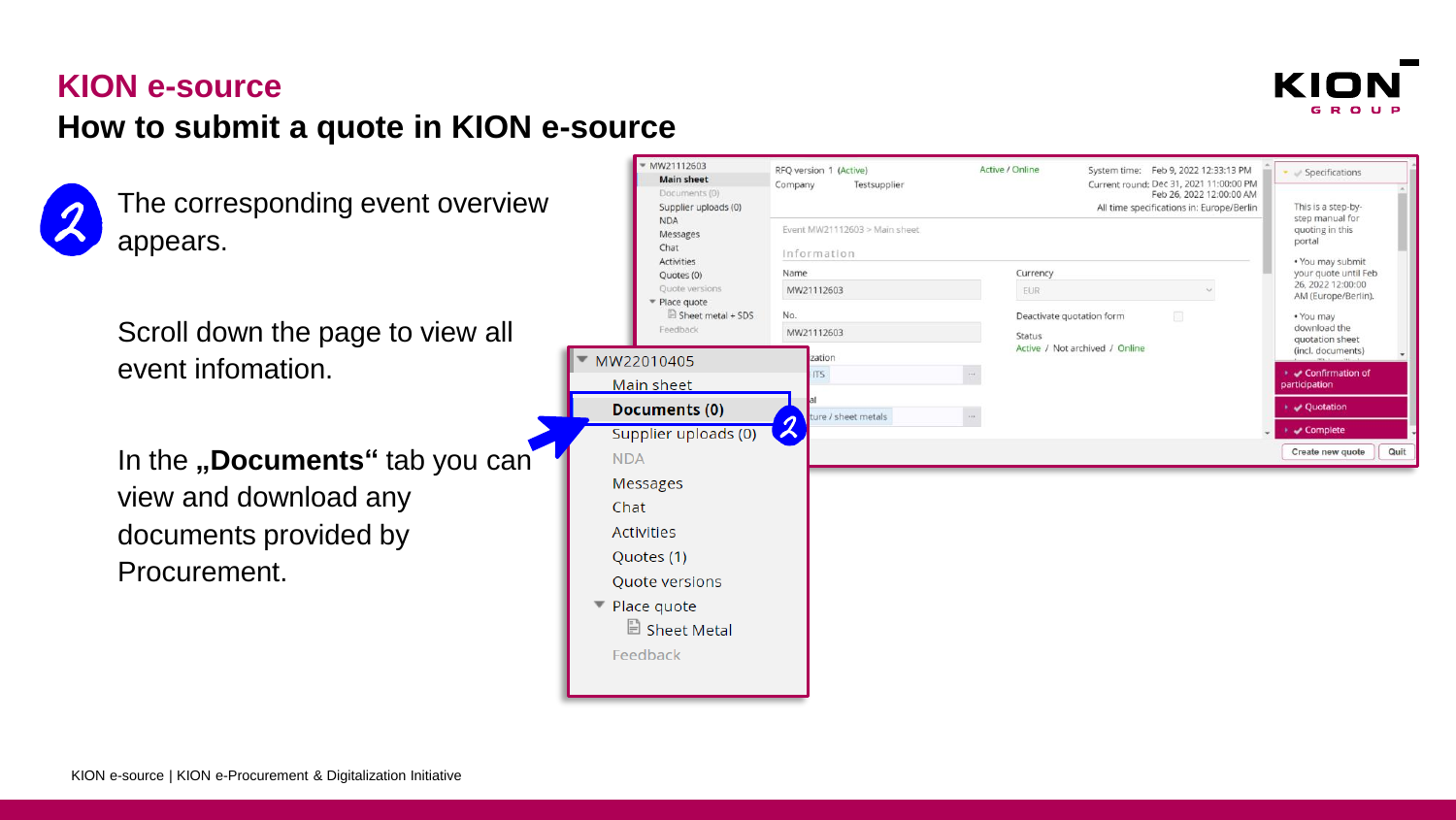



If you have evaluated and agreed with all provided data, please confirm your participation by clicking on "Confirm participation" and confirm with "Yes".

| Currencies allowed for quotes                                                                                                         |                          |                               |                                                                                                                                                                        |                           |
|---------------------------------------------------------------------------------------------------------------------------------------|--------------------------|-------------------------------|------------------------------------------------------------------------------------------------------------------------------------------------------------------------|---------------------------|
| $\sqrt{}$ EUR                                                                                                                         |                          |                               |                                                                                                                                                                        |                           |
| Participation                                                                                                                         |                          |                               |                                                                                                                                                                        |                           |
| Exports the event with all documents                                                                                                  | Export                   |                               |                                                                                                                                                                        |                           |
| Please confirm your participation in this event after you have downloaded and evaluated all provided<br>documents and specifications. | Confirm<br>participation |                               |                                                                                                                                                                        |                           |
| You may NOT reject your participation because you have already committed a quote.                                                     |                          | <b>Confirmation requested</b> |                                                                                                                                                                        | $\boldsymbol{\mathsf{x}}$ |
|                                                                                                                                       |                          | $\mathbb T$ .                 | Please confirm your participation in this event after<br>you have downloaded and evaluated all provided<br>documents and specifications.<br><b>No</b><br>Yes<br>Cancel |                           |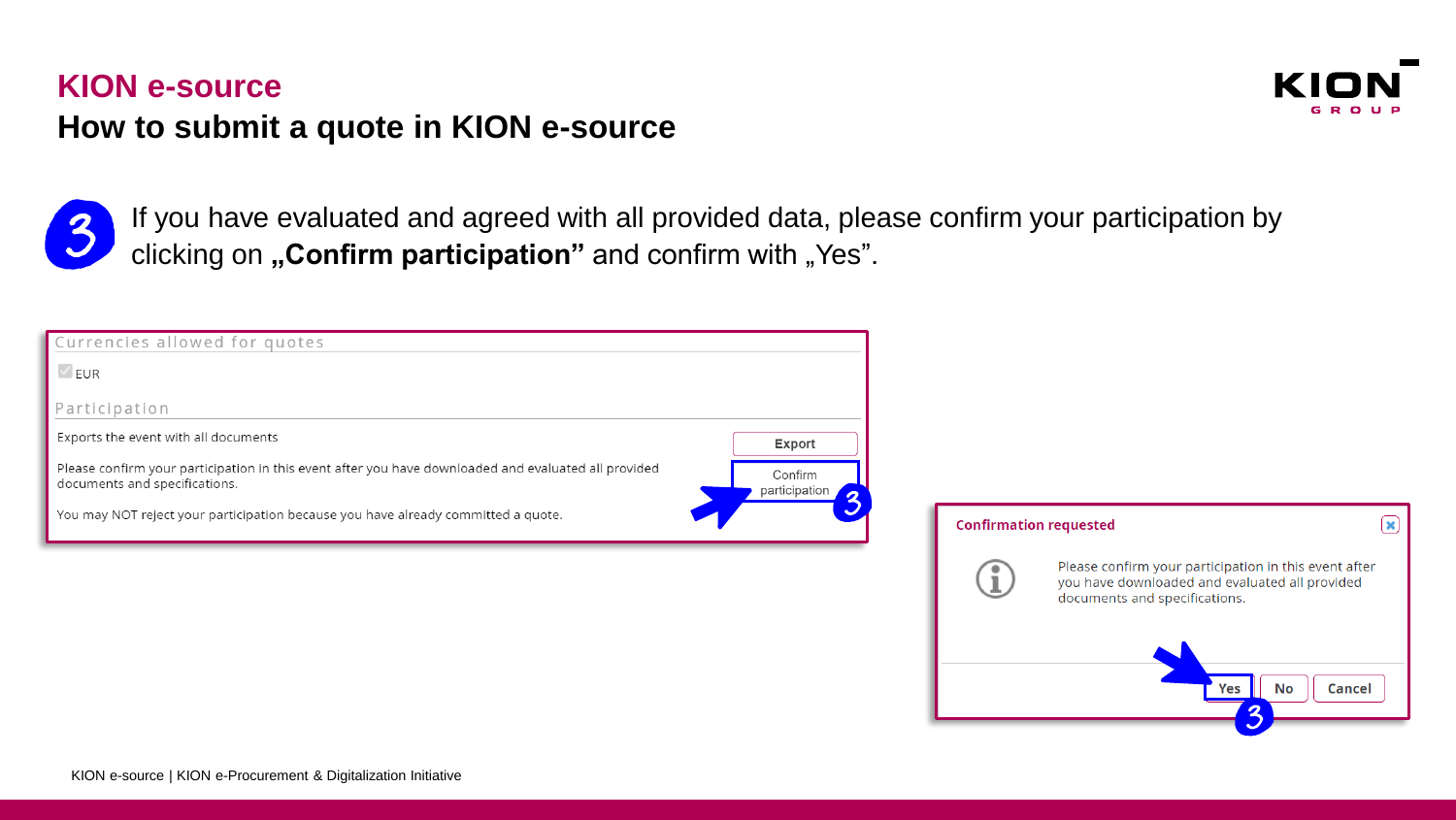

**4W22010405** 

OK

Cancel



Next click on **"Create new quote".**



Active / Online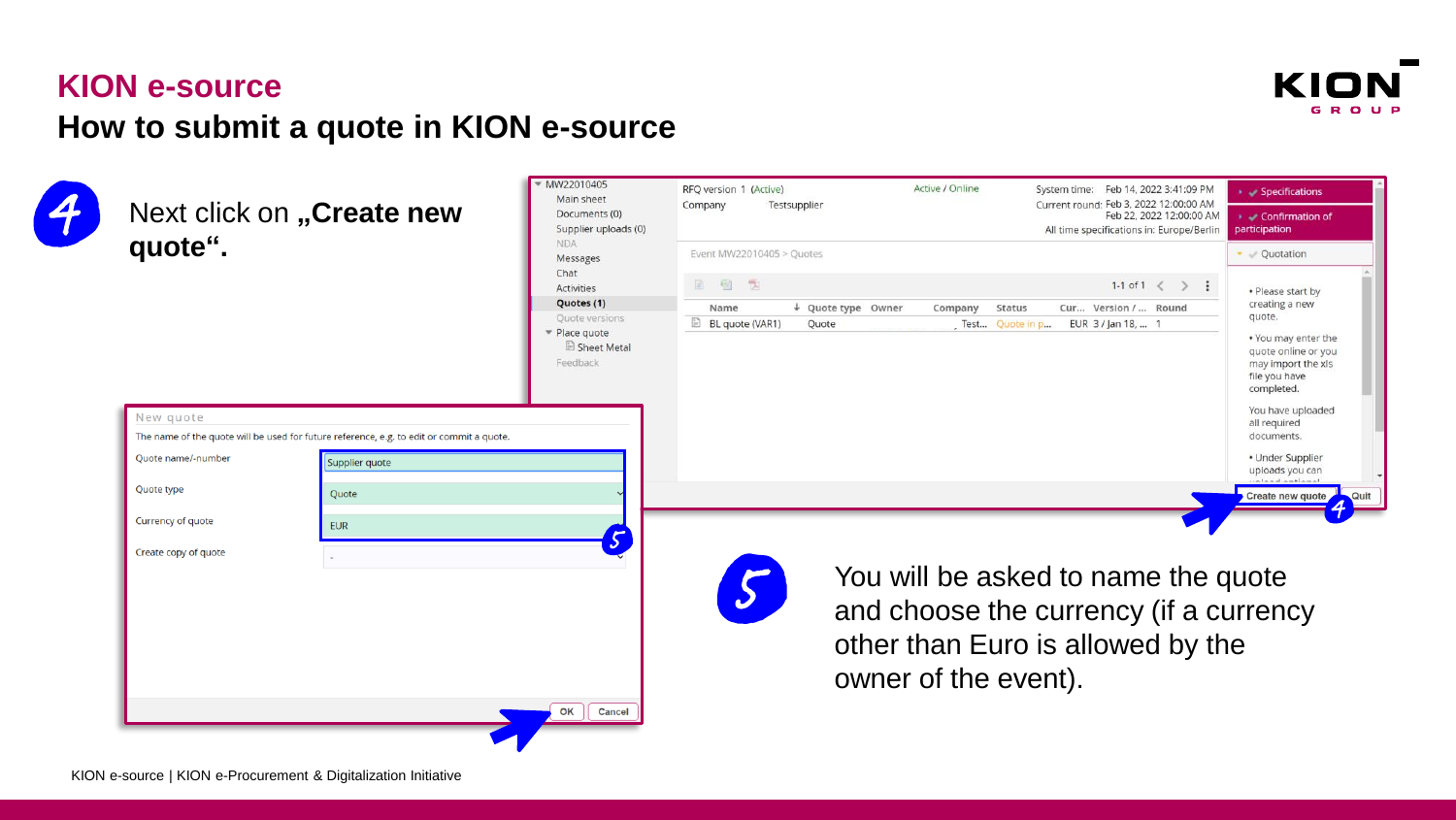#### **KION e-source**

# **Create price comparison & approval**

Next you will see the commodity specific KION template. Please complete all mandatory fields, otherwise you will not be able to save the quote.



After filling in the data you can either "Save quote **temporarly"** which allows you to change it later or "Commit **quote"** which means it is your final offer and you will not be able to make changes anymore.

| <b>Standard e-Proc KION Template</b>    | KION<br><b>KION</b><br>e-source<br>GROUP |
|-----------------------------------------|------------------------------------------|
| Basic data                              |                                          |
| Materialnumber                          | $\mathbf{1}$                             |
| <b>Description of Material</b>          |                                          |
| Quantity                                | 1.00                                     |
| Amount unit                             | Pieces                                   |
| PPAP-Level                              | no PPAP-Level                            |
|                                         | 6                                        |
|                                         |                                          |
| <b>Base price</b>                       | please choose<br>$\check{ }$             |
| Deviating drawing status                |                                          |
| Explanations for deviation from drawing |                                          |

**Commit quote** 

**Cancel** 

Quit

Save quote temporarily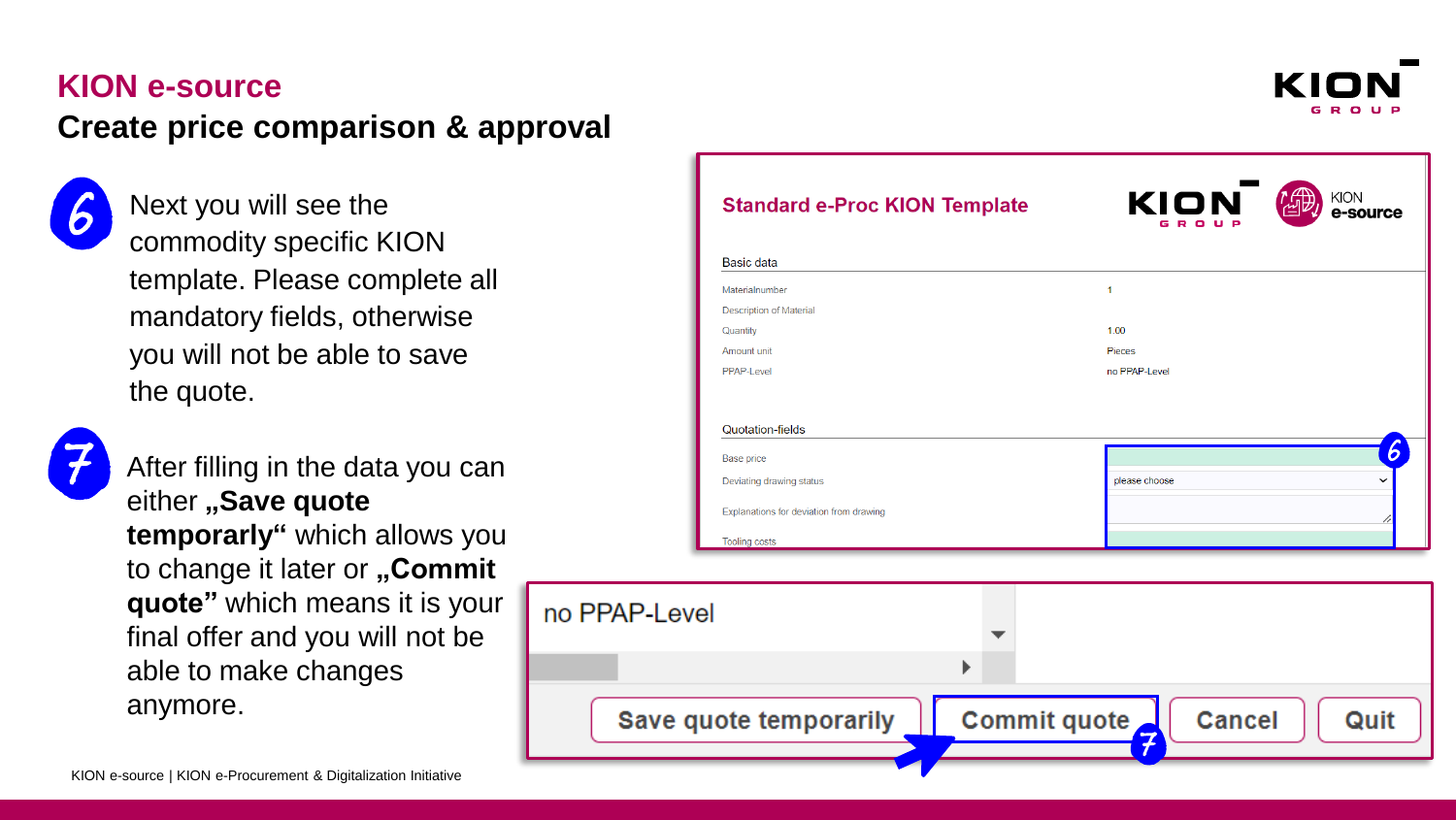



# **Details Event Overview**